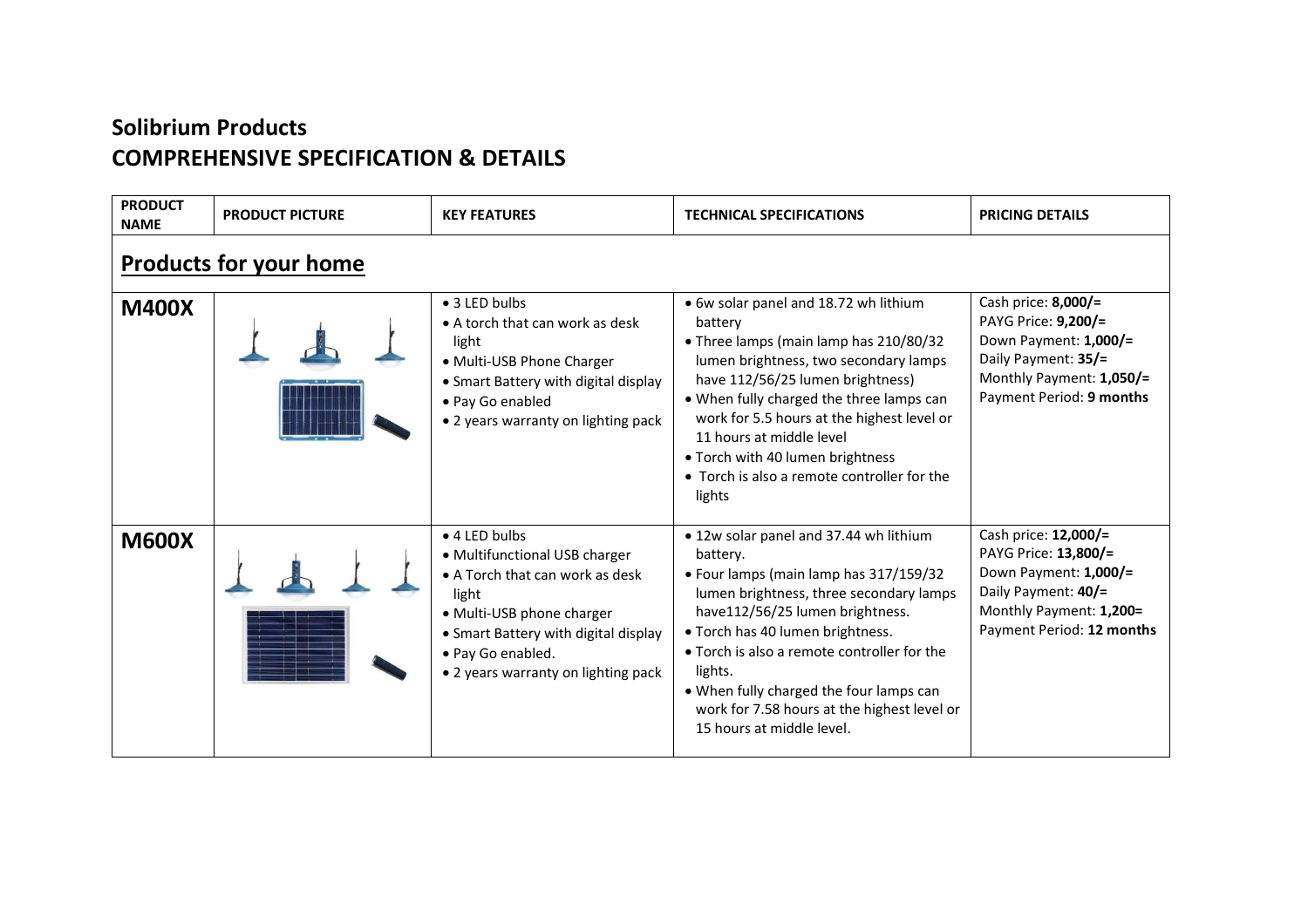| <b>Simplicity</b><br>4 lights                          | • 4 LED bulbs<br>• Torch that can work as desk light<br>· Multi-USB phone charger<br>• Smart Battery with digital display<br>· Pay Go enabled<br>• 2 years warranty on lighting pack                                                                                           | . 12w crystalline solar panel and 42wh lithiunCash price: 15,000/=<br>iron phosphate battery.<br>. 4 bulbs (2 bulbs of 100 lumen, 2 bulbs of 2000wn Payment: 1,000/=<br>lumen).<br>• Battery balance protection and high<br>temperature protection with waterproof<br>body design.<br>. When fully charged works for 5.45 hours.<br>• Torch has 32 lumen brightness                                                  | PAYG Price: 17,250/=<br>Daily Payment: 50/=<br>Monthly Payment: 1,500/=<br>Payment Period: 12 months                                                   |
|--------------------------------------------------------|--------------------------------------------------------------------------------------------------------------------------------------------------------------------------------------------------------------------------------------------------------------------------------|----------------------------------------------------------------------------------------------------------------------------------------------------------------------------------------------------------------------------------------------------------------------------------------------------------------------------------------------------------------------------------------------------------------------|--------------------------------------------------------------------------------------------------------------------------------------------------------|
| $24''$ TV +<br>6 lights $-$<br><b>15 Ah</b><br>battery | • 6 LED bulbs.<br>• 24" TV integrated with decoder.<br>• Smart Battery with digital<br>display.<br>· Multi- USB phone charger, torch<br>that can work as desk light.<br>· Pay Go enabled.<br>• 2 years warranty on lighting pack<br>and 1-year warranty on TV                  | • 55w crystalline solar panel and 164wh<br>lithium iron phosphate battery.<br>. 6 bulbs of 200 lumen LED bulbs.<br>. 24 inch Solar TV integrated with DVB-<br>S2/T2decoder.<br>• Battery balance protection with over<br>temperature protection and waterproof<br>body design.<br>• When fully charged TV can work for 12<br>hours in one day maximum and after<br>sunset, the lights can still work for 5<br>hours. | Cash price: 62,000/=<br>PAYG Price: 71,300/=<br>Down Payment: 8,000/=<br>Daily Payment: 90/=<br>Monthly Payment: 2,700/=<br>Payment Period: 24 months  |
| $32''$ TV +<br>6 lights $-$<br><b>18 Ah</b><br>battery | • 6 LED bulbs<br>• 32" TV integrated with decoder<br>• Smart battery with digital display<br>• Multi-USB phone charger, torch<br>that can work as desk light, and<br>radio optional.<br>· Pay Go enabled.<br>• 2 years warranty on lighting pack<br>and 1-year warranty on TV. | • 75w crystalline solar panel and 164wh<br>lithium iron phosphate battery.<br>. 6 bulbs of 200 lumen LED bulbs.<br>. 32 inch Solar TV integrated with DVB-<br>S2/T2decoder.<br>. When fully charged TV can work for 8.1<br>hours in a day, and after sunset, the lights<br>can still work for 4.6 hours.                                                                                                             | Cash price: 75,000/=<br>PAYG Price: 86,250/=<br>Down Payment: 10,000/=<br>Daily Payment: 99/=<br>Monthly Payment: 2,970/=<br>Payment Period: 26 months |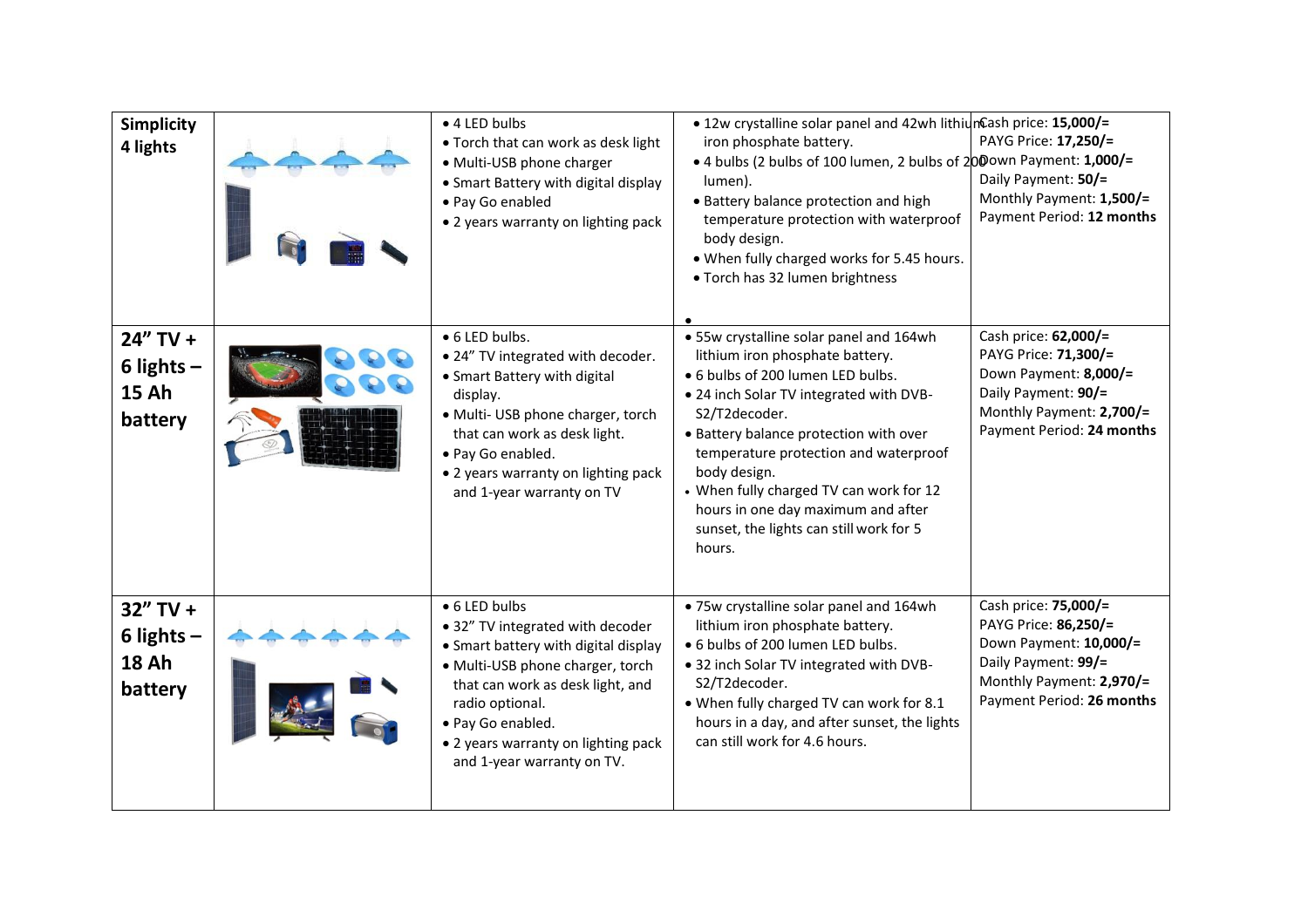| $43''$ TV +<br>6 lights $-$<br><b>15 Ah</b><br>battery |  | $\bullet$ 6 LED bulb.<br>• 34" TV integrated with decoder.<br>• Smart battery with digital<br>display.<br>· Multi-USB phone charger.<br>• A torch that can work as desk<br>light.<br>• Radio optional.<br>• Pay Go enabled<br>• 2 years warranty on lighting pack<br>and 1 year warranty on TV. | • 75w crystalline solar panel and 246 wh<br>lithium iron phosphate battery.<br>· 6 bulbs of 200 lumen each.<br>• 43 inch Solar TV integrated with DVB-<br>S2/T2 decoder.<br>• Battery balance protection and over<br>temperature protection with waterproof<br>body design.<br>. When fully charged, TV works for 9 hours<br>a day maximum, and after sunset, the<br>lights can still work for 5 hours. | Call us or email us for<br>pricing, payment options,<br>special offers and<br>specifications.<br>Call us on +254-724-869-<br>325 or email us at<br>info@solibrium-solar.com |  |
|--------------------------------------------------------|--|-------------------------------------------------------------------------------------------------------------------------------------------------------------------------------------------------------------------------------------------------------------------------------------------------|---------------------------------------------------------------------------------------------------------------------------------------------------------------------------------------------------------------------------------------------------------------------------------------------------------------------------------------------------------------------------------------------------------|-----------------------------------------------------------------------------------------------------------------------------------------------------------------------------|--|
| 22"<br><b>Cello</b><br><b>Solar TV</b>                 |  | • Has USB media and charging<br>port.<br>• Has light output.<br>• Has solar panel input.<br>• In built battery<br>$\bullet$ 2 I FD bulb.<br>• 2 year warranty.                                                                                                                                  | • 30w monocrystalline solar panel and<br>84.48wh lithium iron phosphate battery.<br>• 2 bulbs of 100 lumen.<br>• 22" TV integrated with DVB-S2/T2<br>decoder.<br>• TV together with the lights work for 8<br>hours after sunset when fully charged.<br>• Two HDMI socket and two media player<br>USB sockets.                                                                                           | Cash price: 19,900/=                                                                                                                                                        |  |
| Visit www.solibrium-solar.com for more information     |  |                                                                                                                                                                                                                                                                                                 |                                                                                                                                                                                                                                                                                                                                                                                                         |                                                                                                                                                                             |  |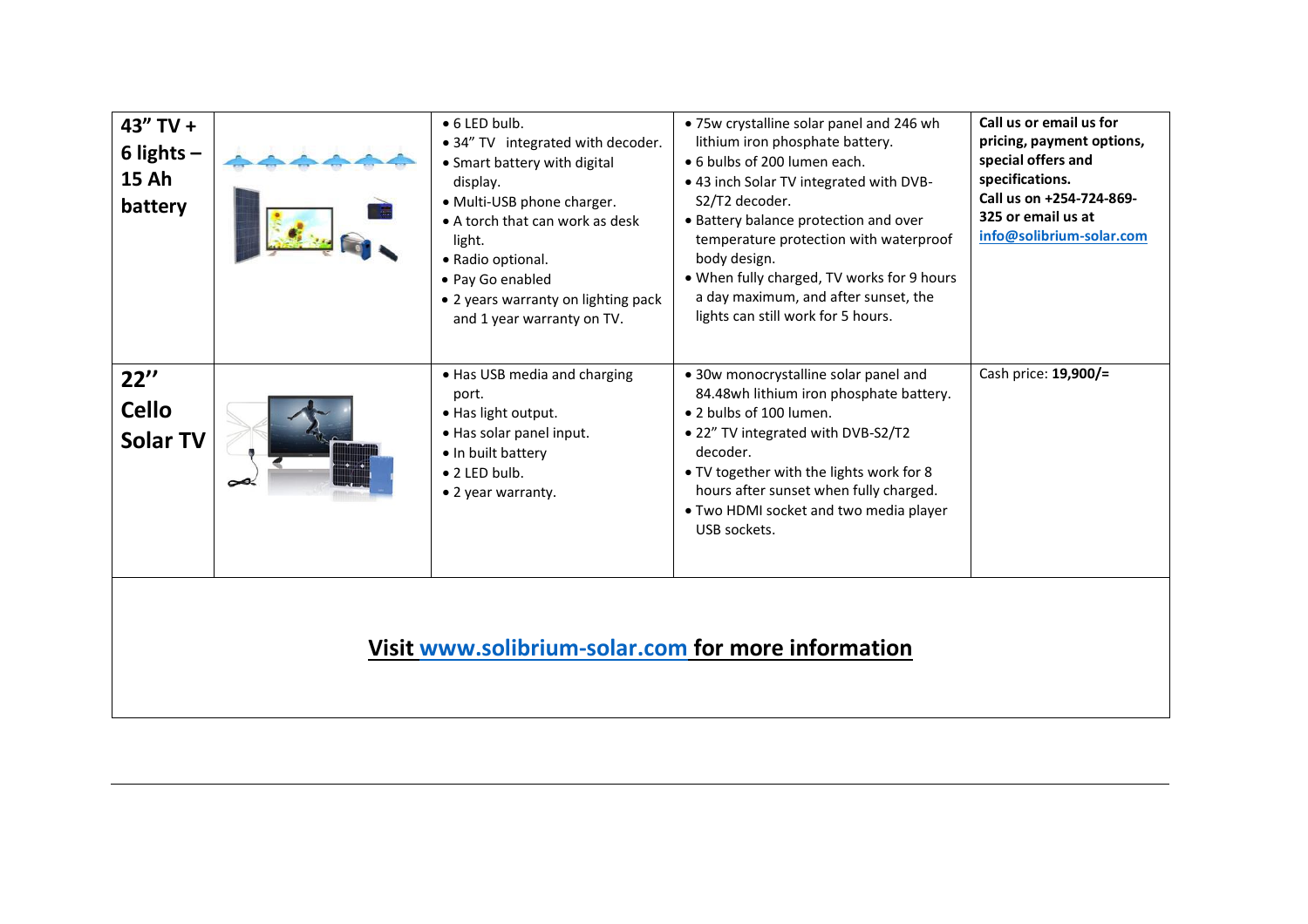| <b>Products for Your Business (Productive Use Products)</b> |  |                                                                                                                                                                                                  |                                                                                                                                                                                                                                                                                                                                                                                                                                                                                                                                                                     |                                                                                                                                                                             |  |
|-------------------------------------------------------------|--|--------------------------------------------------------------------------------------------------------------------------------------------------------------------------------------------------|---------------------------------------------------------------------------------------------------------------------------------------------------------------------------------------------------------------------------------------------------------------------------------------------------------------------------------------------------------------------------------------------------------------------------------------------------------------------------------------------------------------------------------------------------------------------|-----------------------------------------------------------------------------------------------------------------------------------------------------------------------------|--|
| <b>Public</b><br><b>Address</b><br>System                   |  | • 75w crystalline solar panel.<br>· 246wh lithium iron phosphate<br>battery.<br>• 2 year warranty on lighting pack<br>and 1 year warranty on Public<br>Address.                                  | • 75w crystalline solar panel.<br>. 246wh lithium iron phosphate battery.<br>• Portable multifunctional public amplifier<br>with two wireless micro phones.<br>• Battery balance protection and over<br>temperature protection with waterproof<br>body design.<br>. When fully charged the address system<br>can work around 12 hours.<br>. 2 years warranty on lighting pack and 1<br>year warranty on public address.                                                                                                                                             | Call us or email us for<br>pricing, payment options,<br>special offers and<br>specifications.<br>Call us on +254-724-869-<br>325 or email us at<br>info@solibrium-solar.com |  |
| <b>Charging</b><br><b>Station</b>                           |  | • One Mobile Phone Charging<br>Station.<br>• Multi-Cell phone Charger.<br>• Battery balance protection and<br>over temperature protection<br>with waterproof body design.<br>• 2 years warranty. | • 75w crystalline solar panel of 5 metres.<br>• 246wh lithium iron phosphate battery.<br>. 1 bulb of 400 lumen and One Mobile<br>Phone Charging Station with 10 USB<br>ports.<br>· Multi-Cell phone Charger.<br>• Battery balance protection and over<br>temperature protection with waterproof<br>body design<br>. When fully charged, the LED bulb can<br>work for 5 hours the battery and charging<br>station can fully charge about 205 cell<br>phones with 2000mAh battery.<br>. 2 years warranty on lighting pack and 1<br>year warranty on charging station. | Call us or email us for<br>pricing, payment options,<br>special offers and<br>specifications.<br>Call us on +254-724-869-<br>325 or email us at<br>info@solibrium-solar.com |  |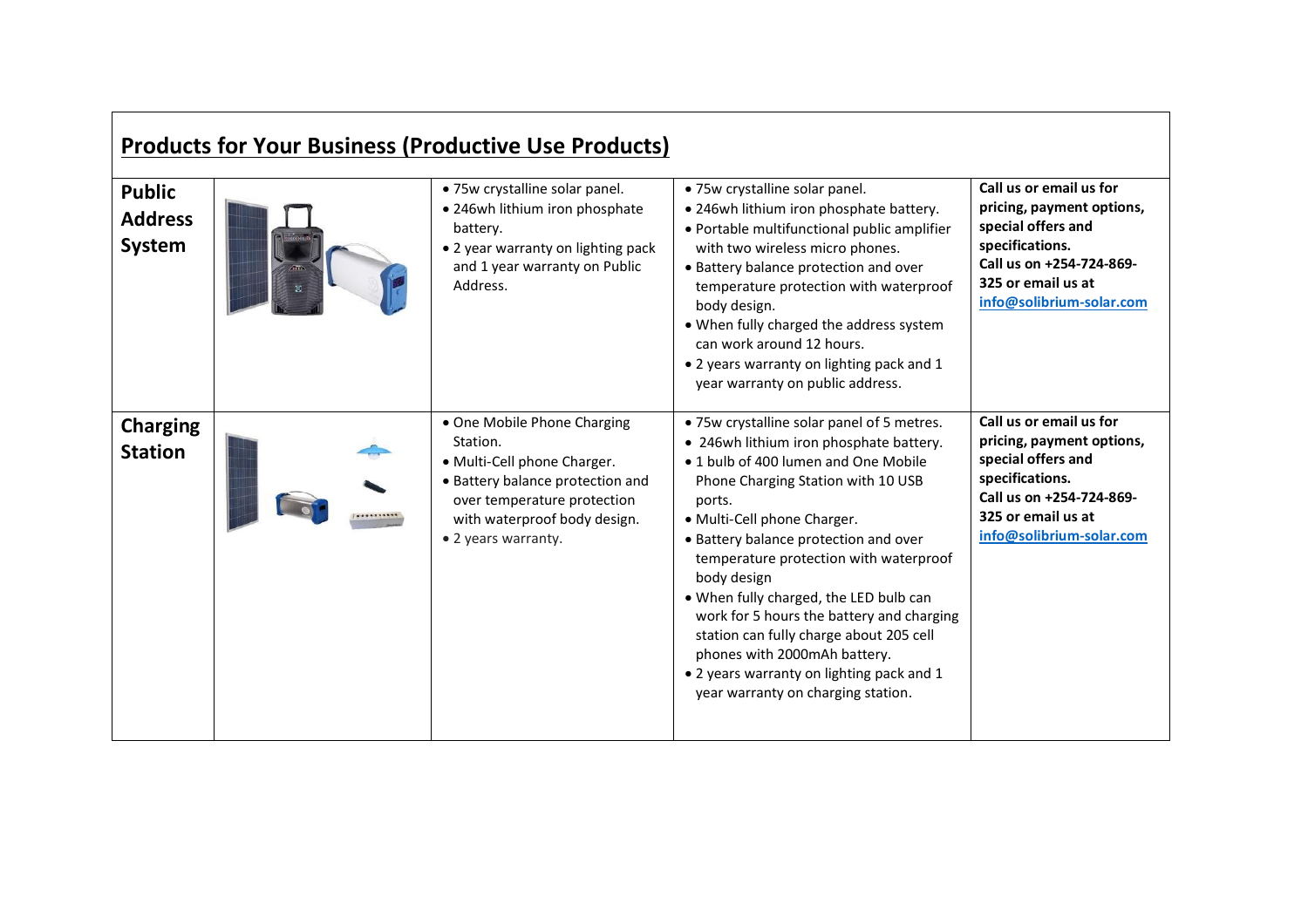| <b>Hair</b><br>clipper         | • New blade adopts self-grinding<br>technology and new structure.<br>• Head of the knife adds a new<br>blanket of storing lubricating oil,<br>easy to refuel and keep the oil<br>running for a long-time<br>increasing blade's lifespan.<br>· Has gauge 1-5.<br>· Has 4 LED bulbs.<br>• 2 years warranty | • 55w crystalline solar panel and 144wh<br>lithium iron phosphate battery.<br>• 1 bulb of 400 lumen.<br>• 1pc of WAHL hair cutter.<br>• Battery balance protection and over<br>temperature protection with waterproof<br>body design.<br>. The hair cutter works for 280 minutes (18<br>heads) and the lights work for 8 hours on<br>full charge.<br>. 2 years warranty on lighting pack and 1<br>year warranty on the hair clipper. | Call us or email us for<br>pricing, payment options,<br>special offers and<br>specifications.<br>Call us on +254-724-869-<br>325 or email us at<br>info@solibrium-solar.com |
|--------------------------------|----------------------------------------------------------------------------------------------------------------------------------------------------------------------------------------------------------------------------------------------------------------------------------------------------------|--------------------------------------------------------------------------------------------------------------------------------------------------------------------------------------------------------------------------------------------------------------------------------------------------------------------------------------------------------------------------------------------------------------------------------------|-----------------------------------------------------------------------------------------------------------------------------------------------------------------------------|
| <b>Fishing</b><br>lamp<br>C300 | • Lithium battery and LED technology.<br>• Comes with mounting kit for fishing.<br>• Anti-Theft design and battery<br>balance protection and over.<br>• temperature protection with<br>waterproof.<br>· body design.<br>• 2 years warranty.                                                              | • 13w crystalline solar panel.<br>. Has an anti-theft design.<br>• Remaining charge and discharge time<br>display.<br>· Waterproof body design.<br>• 14 hours working time.                                                                                                                                                                                                                                                          | Call us or email us for<br>pricing, payment options,<br>special offers and<br>specifications.<br>Call us on +254-724-869-<br>325 or email us at<br>info@solibrium-solar.com |
| <b>Fridge</b><br>Pack          | • Environmental protection<br>material.<br>• Rapid refrigeration.<br>• Energy and power saving.<br>• Quiet.<br>• Air defrosting.<br>• Mechanical temperature control<br>· Outside condenser<br>• 2 years Warranty on lighting pack<br>and 1-year warranty on fridge.                                     | • 162w crystalline solar panel.<br>· 538wh lithium iron phosphate battery.<br>. 4 bulbs of 400 lumens each and 100 L<br>refrigerator.<br>• Battery balance protectionn and over<br>temperature protection with waterproof<br>body design.<br>. When fully charged the refrigerator can<br>work for at least 27.6 hours and the lights<br>can work 5 hours.                                                                           | Call us or email us for<br>pricing, payment options,<br>special offers and<br>specifications.<br>Call us on +254-724-869-<br>325 or email us at<br>info@solibrium-solar.com |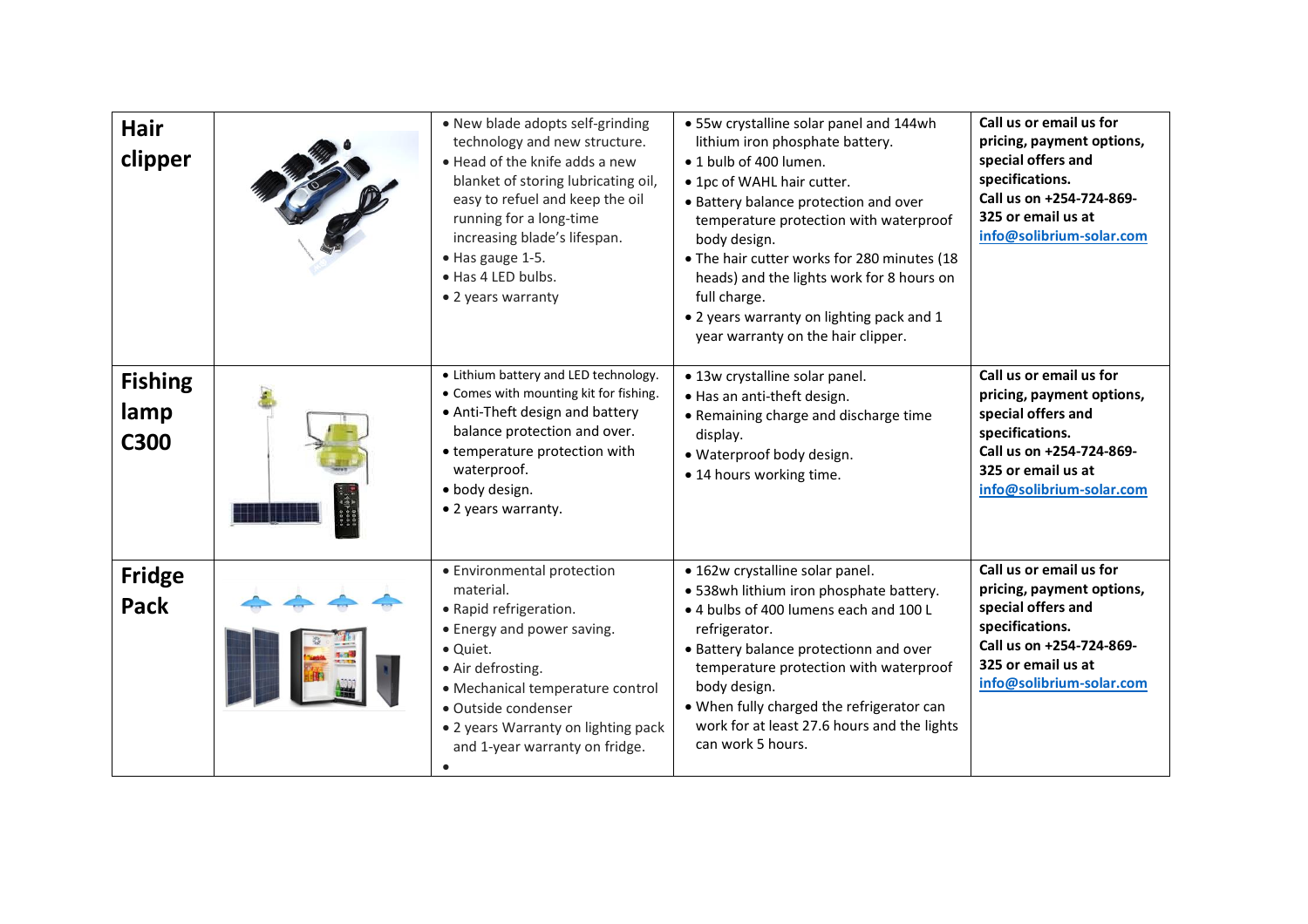| <b>Water</b><br>Pump 1            | • Solar DC Pump with a float<br>switch.<br>• 2 years warranty.                                                                                                                  | • Solar DC Pump, water flow of 3.5m <sup>3</sup> /h<br>with water head of 57m.<br>• Pump power of 370w/0.5HP.<br>• Controller of input voltage 30-60v.<br>• Float switch.                                                  | Call us or email us for<br>pricing, payment options,<br>special offers and<br>specifications:<br>+254-724-869-325<br>info@solibrium-solar.com) |
|-----------------------------------|---------------------------------------------------------------------------------------------------------------------------------------------------------------------------------|----------------------------------------------------------------------------------------------------------------------------------------------------------------------------------------------------------------------------|------------------------------------------------------------------------------------------------------------------------------------------------|
| <b>Water</b><br>Pump <sub>2</sub> | • Solar DC Pump model PS550 with<br>float switch.<br>• 2years warranty.                                                                                                         | · Solar DC Pump model PS550.<br>• water flow with 2.4 m3/h with water<br>head:32m<br>• Pump power of 550W/0.75HP.<br>• Pump controller of input voltage: 30-60v                                                            | Call us or email us for<br>pricing, payment options,<br>special offers and<br>specifications:<br>+254-724-869-325<br>info@solibrium-solar.com) |
| <b>Flood</b><br><b>Lights</b>     | • Inbuilt battery.<br>• 2 years warranty.                                                                                                                                       | . Pico Solar Security Light of 540-600<br>lumen.<br>• 10w solar panel.<br>· 6500mAh lithium iron phosphate battery.<br>. When fully charged it can work for 15<br>hours.                                                   | Call us or email us for<br>pricing, payment options,<br>special offers and<br>specifications:<br>+254-724-869-325<br>info@solibrium-solar.com) |
| <b>Security</b><br>light 1        | • Solar Street Llight for security.<br>• 2 years warranty.                                                                                                                      | • Solar Villa Light for security.<br>• 50w solar panel with 40w LED power.<br>· 100-110 lumen per watt.<br>. 4307wh lithium iron phosphate battery.<br>• When fully charged it can work for 15hrs.                         | Call us or email us for<br>pricing, payment options,<br>special offers and<br>specifications:<br>+254-724-869-325<br>info@solibrium-solar.com) |
| <b>Security</b><br>light 2        | • Solar Villa Light for security.<br>• 50w solar panel with 40w LED<br>power.<br>· 100-110lumen per watt.<br>. 4307wh Lithium Iron Phosphate<br>Battery.<br>• 2 years warranty. | • Solar Street light for security.<br>• 30w solar panel with 20w LED power.<br>· 150-160 lumen per watt.<br>. 4230wh lithium iron phosphate battery.<br>. When fully charged it works for 12 hours.<br>• 2 years warranty. | Call us or email us for<br>pricing, payment options,<br>special offers and<br>specifications:<br>+254-724-869-325<br>info@solibrium-solar.com) |